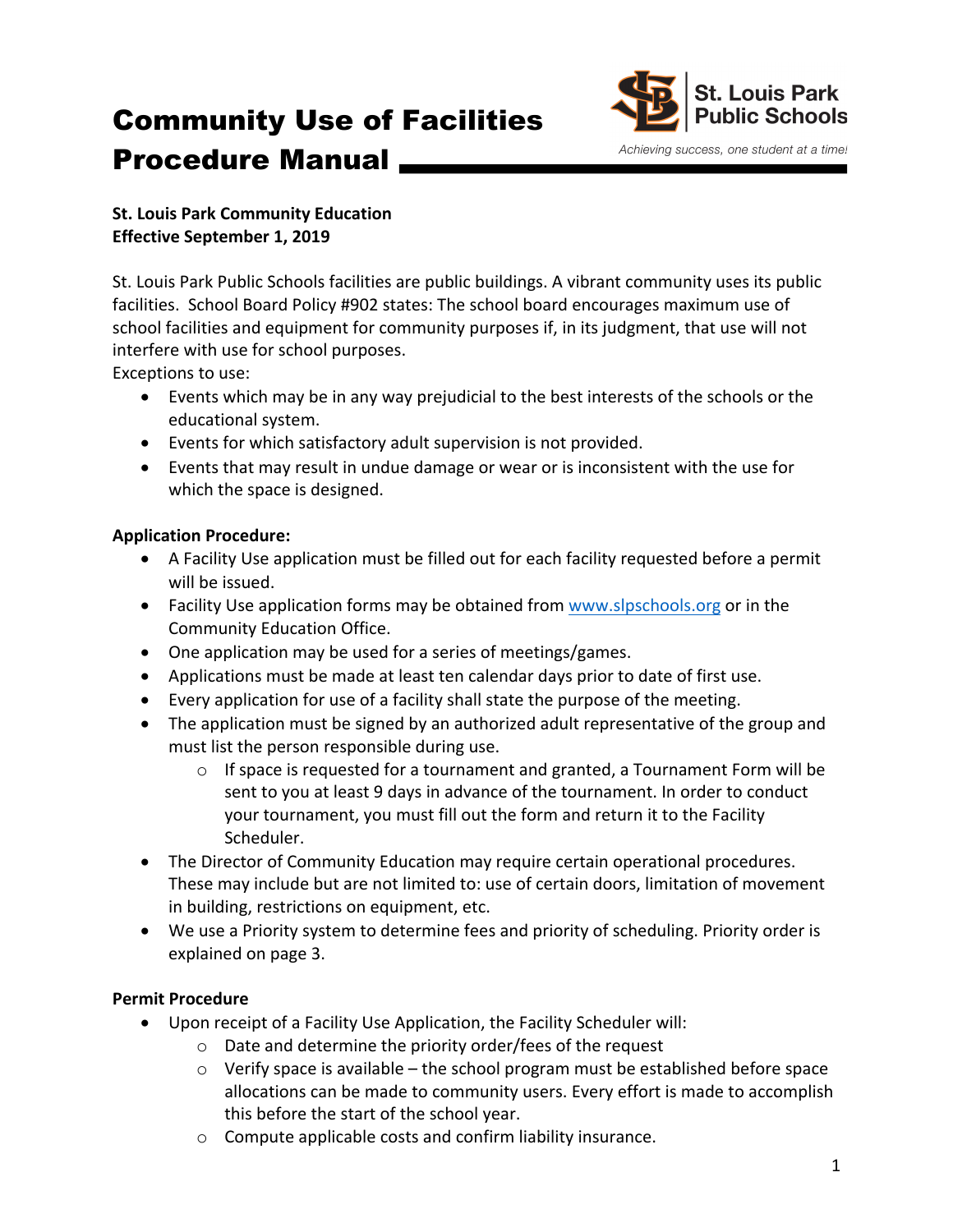- Upon approval from the Director of Community Education, a permit will be issued.
- Copies of the permit will be sent to the applicant, the facility, and to the custodian at the building permitted.
- The permit is not valid until signed by the applicant and returned to the facility scheduler.
- Facility users with an unpaid balance will not be issued a permit until balance is paid in full.

# **Permit Application Fee**

• A fee of \$30 is required with the submission of the permit. Application fees will be forfeited by the applicant upon cancellation of a permit.

# **Rules and Regulations**

- The applicant agrees:
	- $\circ$  To comply with all rules and regulations regarding the use of school district facilities as proscribed by the school district.
	- $\circ$  To exercise utmost care in the use of school premises.
	- $\circ$  To protect, indemnify and hold harmless the St. Louis Park School District #283 and its officers and employees from any and all claims, damages, liabilities, or rights of action directly or indirectly growing out of the use of the premises covered by the permit.
- In the event of damage to school property, applicant shall accept the school district's estimate of the amount of same and shall pay all appropriate repair costs.
- Tobacco (including e-cigarettes ref. School Board policy #419), alcohol (ref. School Board Policy #418), and weapons are prohibited on indoor and outdoor school district property.

# **Cancellations or Changes**

- The applicant shall notify the Community Education Department of any changes or cancellation of previously scheduled facilities at least 48 hours prior to the scheduled use. In all cases, the district will retain the permit fee. Failure to cancel will result in a No-Show Fee of \$50.
- An approved permit shall not be considered by the applicant as a lease. The school district reserves the right to cancel or revoke any permit at any time with or without cause. In the event of such cancellation or revocation, there shall be no claim or right to damages or compensation on account of any loss, damage or expense whatsoever.

#### **Liability Insurance**

- All organizations using school district facilities are required to furnish a certificate confirming liability insurance in the minimum amounts of \$500,000 per person and \$1,000,000 per occurrence.
- St. Louis Park School District #283 must be named as an additional insured and certificate holder.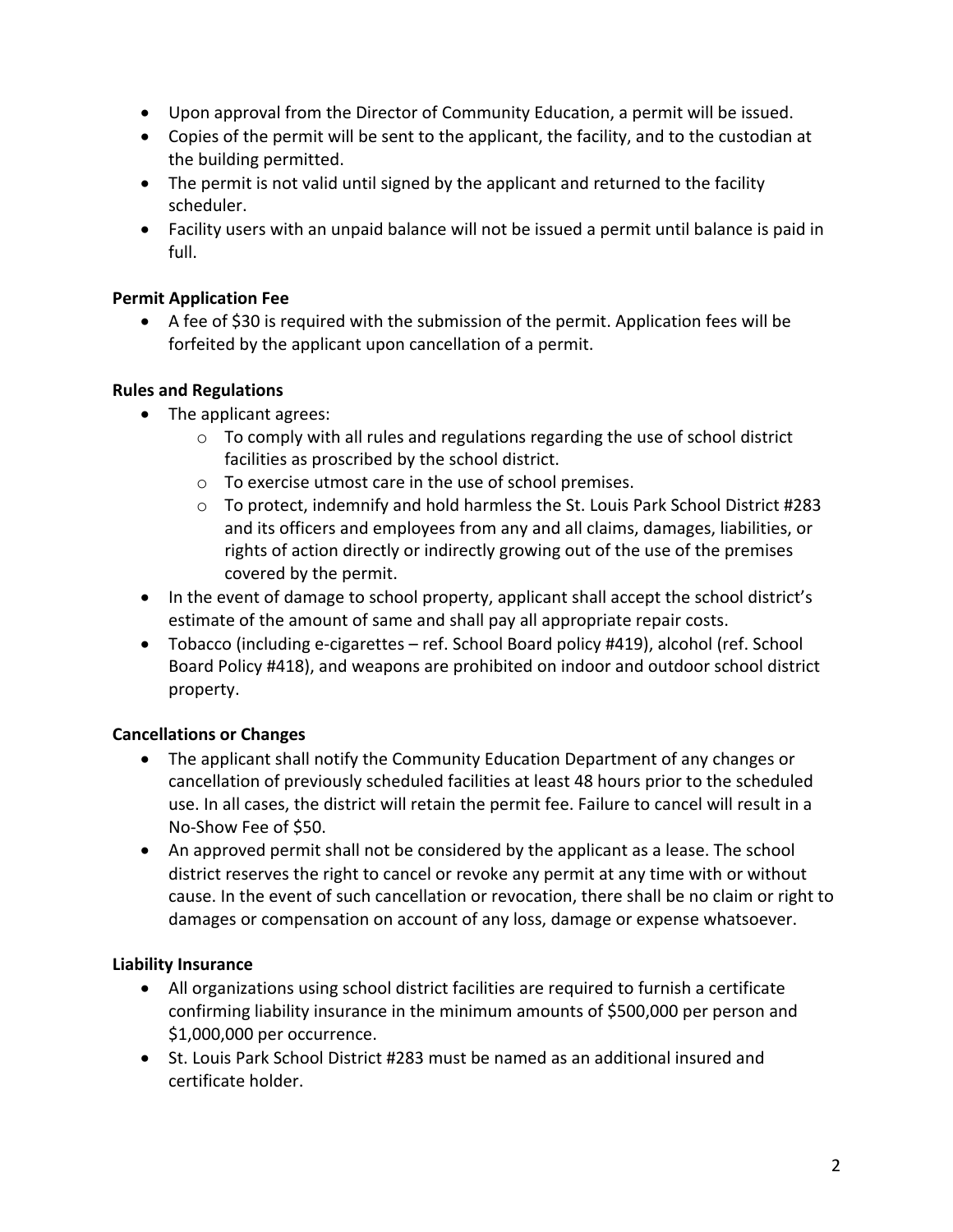#### **Priority will be determined as follows:**

# **Group I**

(no fees with the exception of political caucuses and stadium supervisor for non-district groups)

- a) Required by Statute elections/caucuses (caucuses will incur applicable fees)
- b) St. Louis Park School District
- c) St. Louis Park Community Education
- d) City of St. Louis Park

## **Group II** (see fee schedule)

80% of participants must reside in St. Louis Park or the organization must be a municipallyrecognized association. The location of the applicant's home or business is not taken into consideration. 

- a) St. Louis Park youth athletic associations
- b) St. Louis Park youth character-building organizations, civic and charitable groups, public agencies or organizations
- c) St. Louis Park religious organizations for recreation or social purposes. This does not include fundraising or events/meetings where admission is charged or offerings are made.
- d) Federal, state, county, and municipal agencies conducting meetings of interest to St. Louis Park residents.
- e) Local political organizations. This does not include fundraising or events/meetings where admission is charged or donations are made.

# **Group III** (See fee schedule)

- a) Local political organizations or religious organizations for worship, instruction or fundraising
- b) Non-profit groups originating from outside St. Louis Park

#### **Group IV** (See feel schedule)

a) All for profit, commercial organizations

Custodial overtime may be charged to all groups for special set-up or clean-up for all activities that are not normally staffed with custodial personnel.

Stadium supervisor fees will be charged to all except school district applicants for use of the stadium.

#### Groups attempting to secure space by using the priority level of another group may lose **facility use privileges.**

The District does not allow "sub-letting" of space. Groups that don't need the space/time they've been permitted should contact the Facility Scheduler to cancel.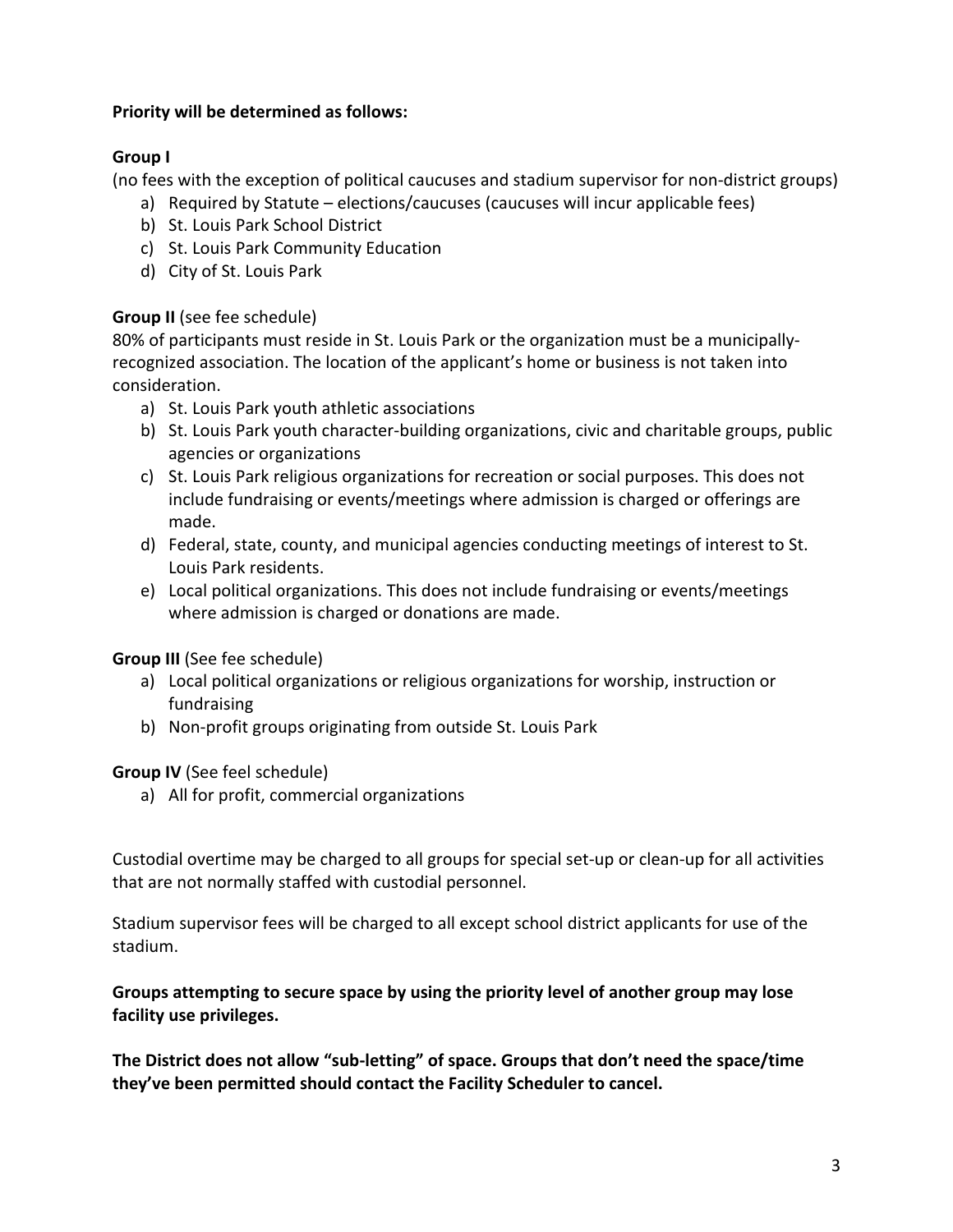## **FEE SCHEDULES AND STAFF EXPECTATIONS**

#### **Custodial Attention to Community Groups**

Basic responsibilities of the custodians shall be:

- To unlock all doors at established time and turn on lights in scheduled rooms.
- To check the permit for special services requested.
- To contact the group upon their arrival to inform them where they will be working and may be reached.
- Specially scheduled groups occasionally may need additional services such as set-up, extra equipment or clean-up. These groups will be informed and agree they are paying for an extra custodian to attend to their needs. The custodian will inform the group if they will be away from the area for any length of time and where they can be found.
- Groups using the Stadium will be required to pay for a stadium supervisor (fee schedule on page 6). Custodial overtime may be charged based on the size of the group and clean-up required.

#### **Custodial Staffing**

Elementary schools

| $\bullet$ | Monday – Friday (after normal duty hours) | \$50 per hour |
|-----------|-------------------------------------------|---------------|
| $\bullet$ | Saturdays                                 | \$50 per hour |
|           | • Sundays and Holidays                    | \$65 per hour |
|           | Secondary schools                         |               |
| $\bullet$ | Monday – Friday (after normal duty hours) | \$50 per hour |
|           | Saturdays (after normal duty hours        | \$50 per hour |
| $\bullet$ | Sundays (after normal duty hours)         | \$65 per hour |
|           | Holidays                                  | \$65 per hour |

#### **Food Service**

Food may be served in school facilities under the following conditions:

- Food and coffee may be served only in the cafeteria or in other approved lounges or locations within the school building.
- Light refreshments and potluck dinners may be served in accordance with Hennepin County Health Department regulations.
- Functions requiring use of kitchen facilities and equipment may be used only with advance approval of the Food Service Supervisor and under the supervision of a food service employee. (see forms: District Kitchen Use Guidelines and Kitchen Use Request)

#### **Food Service Staffing**

A minimum of one school district food service employee is required to be on duty to primarily supervise the use of kitchen facilities. Any additional work required by the food service staff will be discussed and negotiated at the time of permit application. Charges will be as follows:

- Monday Friday after 2:30 p.m.  $$50$  per hour
- Saturdays **blue Saturdays 550** per hour
- Sundays (school related functions) \$50 per hour
- Sundays (non-school related functions) \$60 per hour

Staffing on a callback basis (not contiguous to the normal period) shall include a minimum of two hours.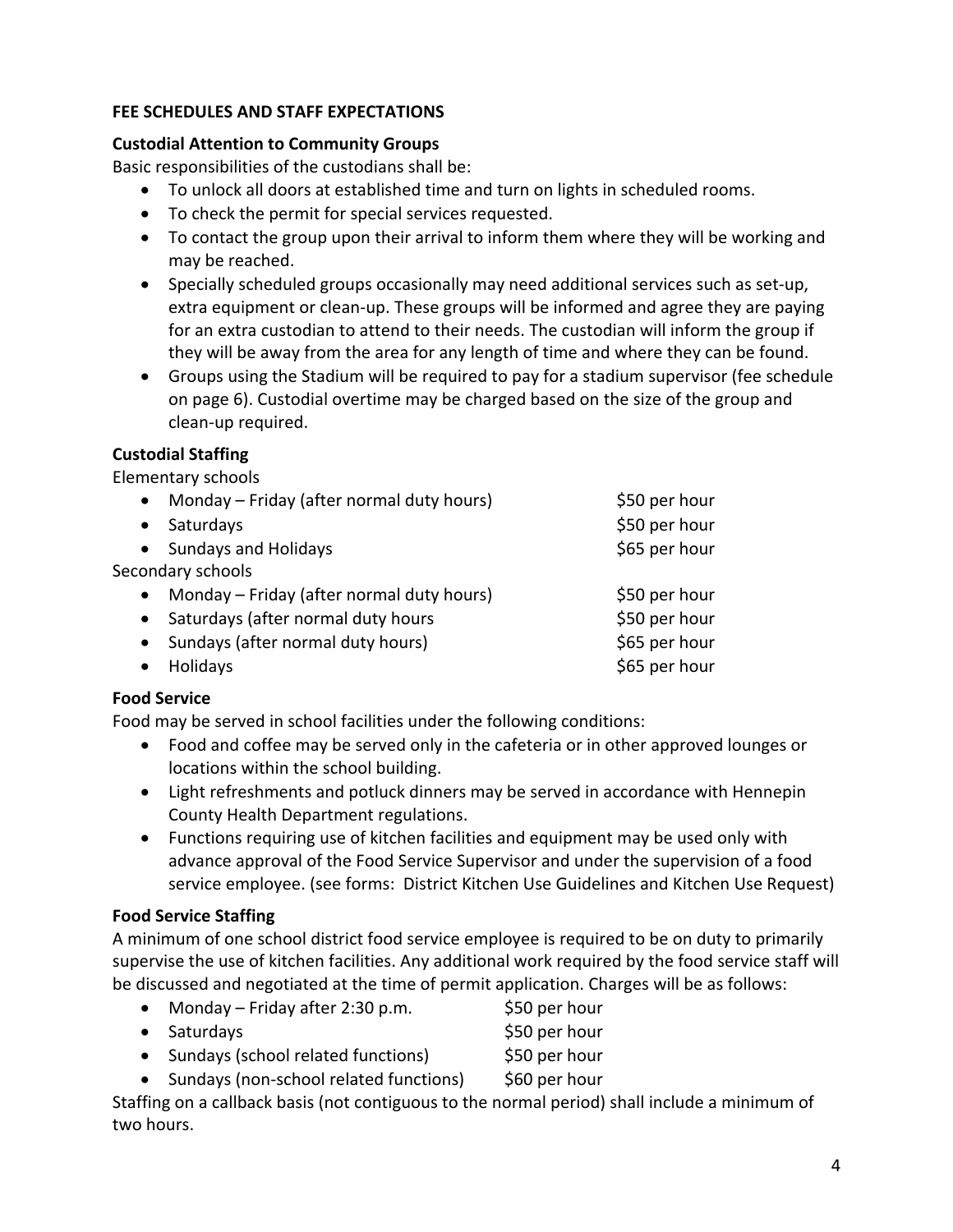#### **Swimming Pool Facilities**

Swimming pools may be rented to qualifying community groups. A certified lifeguard must be **on deck at all times.** 

#### **Swimming Pool Fees and Staffing Charges**

- Groups using the pool on a one-time basis
	- o St. Louis Park groups  $\frac{1}{2}$  \$38 per hour + Lifeguard
	- $\circ$  Groups from other communities  $\frac{1}{2}$  \$49 per hour + Lifeguard
- Groups using the pool on a multi-use schedule during off hours and furnishing their own district-approved lifeguard
	- o St. Louis Park Swim Clubs \$38 per hour
	- o Non-St. Louis Park Swim Clubs \$49 per hour
- Fee Schedule

|         | o Hours of Usage           | Surcharge/year | <b>Hourly Rate</b> |
|---------|----------------------------|----------------|--------------------|
|         | $\circ$ 0-50 hours/year    | 0              | \$38 per hour      |
|         | $\circ$ 50-100 hours/year  | \$2,190        | \$24 per hour      |
|         | $\circ$ 101-175 hours/year | \$2,730        | \$24 per hour      |
|         | $\circ$ 176-250 hours/year | \$3,825        | \$24 per hour      |
|         | $\circ$ 251-325 hours/year | \$5,460        | \$24 per hour      |
|         | $\circ$ 326-400 hours/year | \$7,100        | \$24 per hour      |
| $\circ$ | 401-500 hours/year         | \$8,400        | \$24 per hour      |
|         | ومصدماء الممرمثينا         |                |                    |

- Additional charges
	- o WSI Lifeguard 22.00 per hour
	- o Birthday Parties, etc. Contact Aquatics Coordinator

#### **Auditorium**

The High School Auditorium is available for use on a limited basis.

- Rental fees apply for Groups III and IV. (see page 7)
- House lights and microphone can be made available.
- If the group needs are more complex, an auditorium technician will be required.
	- o Auditorium Tech Fee: \$36 per hour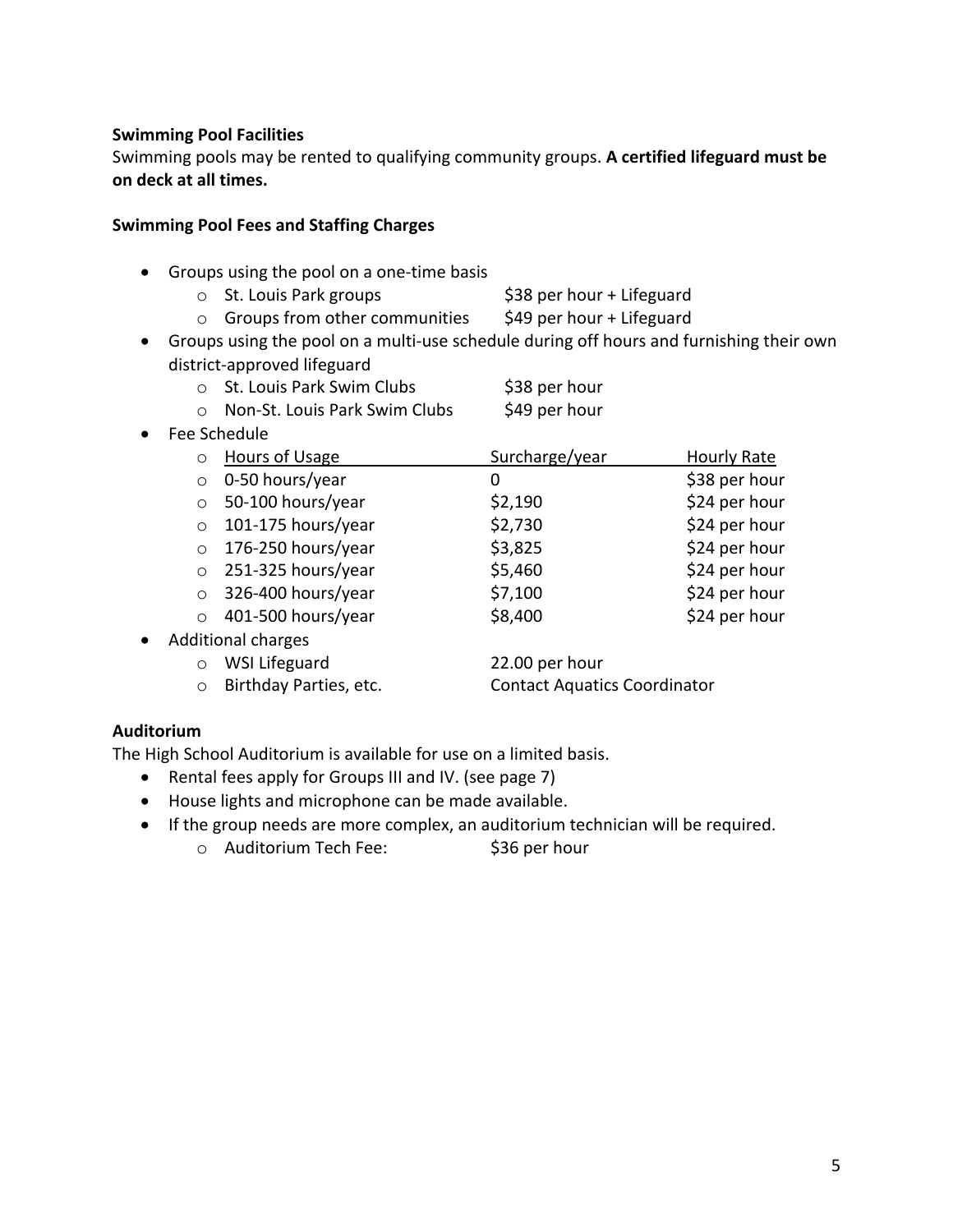## **Group II Fees**

Permit fees:

- Based on fiscal year July  $1 -$  June 30
- Fees will not be refunded if cancelled by the applicant. Fees will be refunded if cancelled by the District.
- If applicant adds dates to a permit that puts them in a new fee category, they will be charged the additional amount.
	- $\circ$  1 12 uses per year  $\sin$  \$40
	- $\circ$  13 25 uses per year \$75
	- $\circ$  25 36 uses per year \$110
	- $\circ$  More than 36 uses per year \$150
- Youth sports associations and school sports clubs will be charged \$175 per individual team per fiscal year.

# **Tournaments**

- A completed Tournament Form will be sent by the Facility Scheduler and will be required to be returned 10 days before the first date of the tournament. If a Tournament Form is not on file by the deadline, the tournament will be cancelled.
- We will assess a tournament fee of \$200 per day per site. No tournament fee will be assessed for use of the stadium.
- The tournament no-show fee is \$250.
- All tournaments will be assessed a trash dumpster fee of \$90.

## Large Group Fee

For each use. Additional fees may be assessed for custodial services in accordance with policy.

- Groups over  $50:$  \$30
- Groups over  $100:$  \$60 • Groups over  $250$ :  $$120$

#### **Stadium Fees**

| <b>Hourly Rental Rates</b> | Group I | <b>Group II</b> | <b>Group III</b> | <b>Group IV</b> |
|----------------------------|---------|-----------------|------------------|-----------------|
| Stadium/field practice     | N/C     | \$40            | \$75             | \$165           |
| Stadium/field games        | N/C     | \$60            | \$110            | \$275           |
| Lights                     | N/C     | \$25            | \$50             | \$100           |
| <b>Stadium Supervisor</b>  | $$20*$  | \$20            | \$20             | \$20            |

\*School District events do not require a stadium supervisor

- If stadium/field clean-up is necessary, a \$250 fee will be assessed to the group.
- Garbage haul-away fees may be assessed based on the size of the event.
- Lining the fields with any type of material is not allowed. Groups who line the field will be assessed a charge that will be determined on an individual basis.
- 2-hour minimum required.
- The group will pay stadium supervisor fees that include the permitted time plus  $\frac{1}{2}$  hour before and  $\frac{1}{2}$  hour after the permitted time.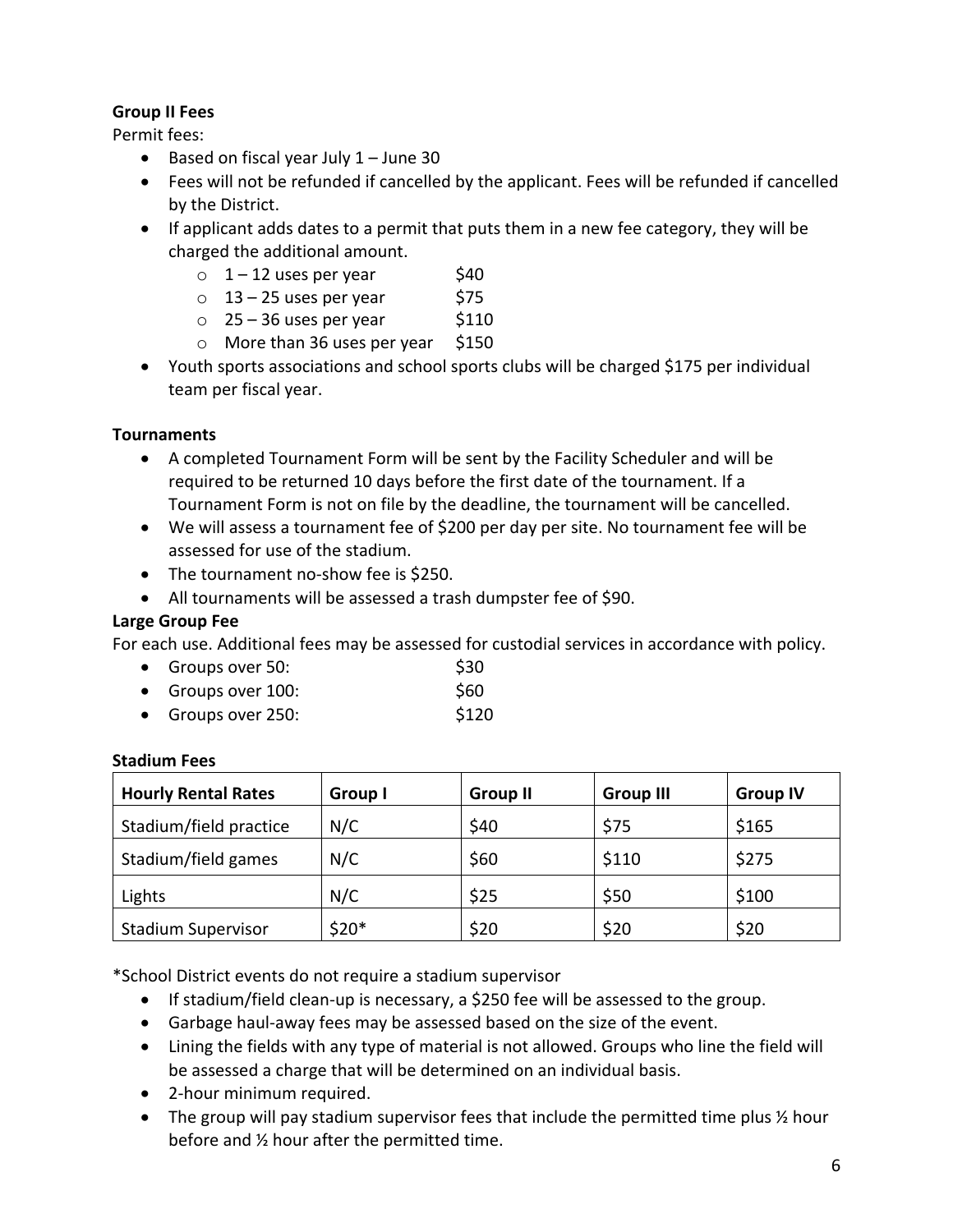Group III and IV Facility Fee Schedule Rates are per hour

|                                 |                                                      | <b>Group II</b> | <b>Group III</b> | <b>Group IV</b> |
|---------------------------------|------------------------------------------------------|-----------------|------------------|-----------------|
|                                 | <b>Elementary Schools and Lenox Community Center</b> |                 |                  |                 |
| 1.                              | Gymnasium/Auditorium                                 | \$10            | \$25             | \$36            |
| 2.                              | Cafeteria                                            | \$10            | \$25             | \$36            |
| 3.                              | Lenox Kitchen                                        | \$10            | \$15             | \$20            |
| 4.                              | Media/Music/Fireplace/Craft Room                     | \$7             | \$20             | \$32            |
| 5.                              | Classroom                                            | \$5             | \$14             | \$20            |
| 6.                              | Lenox Little Theater                                 | \$20            | \$36             | \$50            |
| 8.                              | Lenox Lounge                                         | \$10            | \$28             | \$36            |
| <b>Middle School</b>            |                                                      |                 |                  |                 |
| 1.                              | Cafeteria                                            | \$15            | \$36             | \$60            |
| 2.                              | Kitchen (requires food service staff)                | \$10            | \$20             | \$25            |
| 3.                              | Gymnasium - Fieldhouse 1 & 2                         | \$20            | \$40             | \$60            |
| 4.                              | Activity Center - Fieldhouse 3 & 4                   | \$20            | \$40             | \$60            |
| 6.                              | Classroom                                            | \$5             | \$15             | \$20            |
| 7.                              | Computer Lab (requires IT approval)                  | \$25            | \$50             | \$75            |
| 8.                              | Choir Room/Media 1/Media 2                           | \$12            | \$25             | \$36            |
| <b>Central Community Center</b> |                                                      |                 |                  |                 |
| $1_{-}$                         | Cafeteria                                            | \$15            | \$36             | \$60            |
| 2.                              | Gym A or Gym B or Small Gym (each)                   | \$20            | \$36             | \$60            |
| 3.                              | Classroom                                            | \$5             | \$15             | \$20            |
| 4.                              | Kitchen                                              | \$5             | \$12             | \$17            |
| <b>High School</b>              |                                                      |                 |                  |                 |
| 1.                              | Auditorium                                           | \$30            | \$60             | \$90            |
| 2.                              | Gymnasium                                            | \$20            | \$42             | \$60            |
| 3.                              | Activity Center Gym 1, 2, 3 (each)                   | \$20            | \$42             | \$60            |
| 4.                              | Small Gymnasium                                      | \$10            | \$25             | \$36            |
| 5.                              | Cafeteria                                            | \$20            | \$42             | \$60            |
| 6.                              | Kitchen                                              | \$10            | \$20             | \$31            |
| 7.                              | Band/Vocal Music/A204                                | \$12            | \$25             | \$36            |
| 8.                              | Media Center C163 classroom                          | \$7             | \$14             | \$20            |
| 9.                              | Classrooms                                           | \$5             | \$14             | \$20            |
| 10.                             | C350 Conference Room                                 | \$20            | \$36             | \$53            |
| 11.                             | High School Field                                    | \$15            | \$28             | \$34            |
| 12.                             | <b>Track</b>                                         | \$15            | \$31             | \$42            |
| 13.                             | Media Center                                         | \$12            | \$25             | \$36            |
| 14.                             | Computer Labs (requires IT approval)                 | \$25            | \$50             | \$75            |
| 16.                             | <b>Trash Dumpster</b>                                | \$90            | \$90             | \$90            |
| 20.                             | <b>LCD/DVD Cart</b>                                  |                 | \$36.00 per day  |                 |

# **Stadium (see page 6)**

**Tennis court**: \$15.00 per hour.

Use of batting cage at the Senior High may require a service fee and/or a custodial fee.